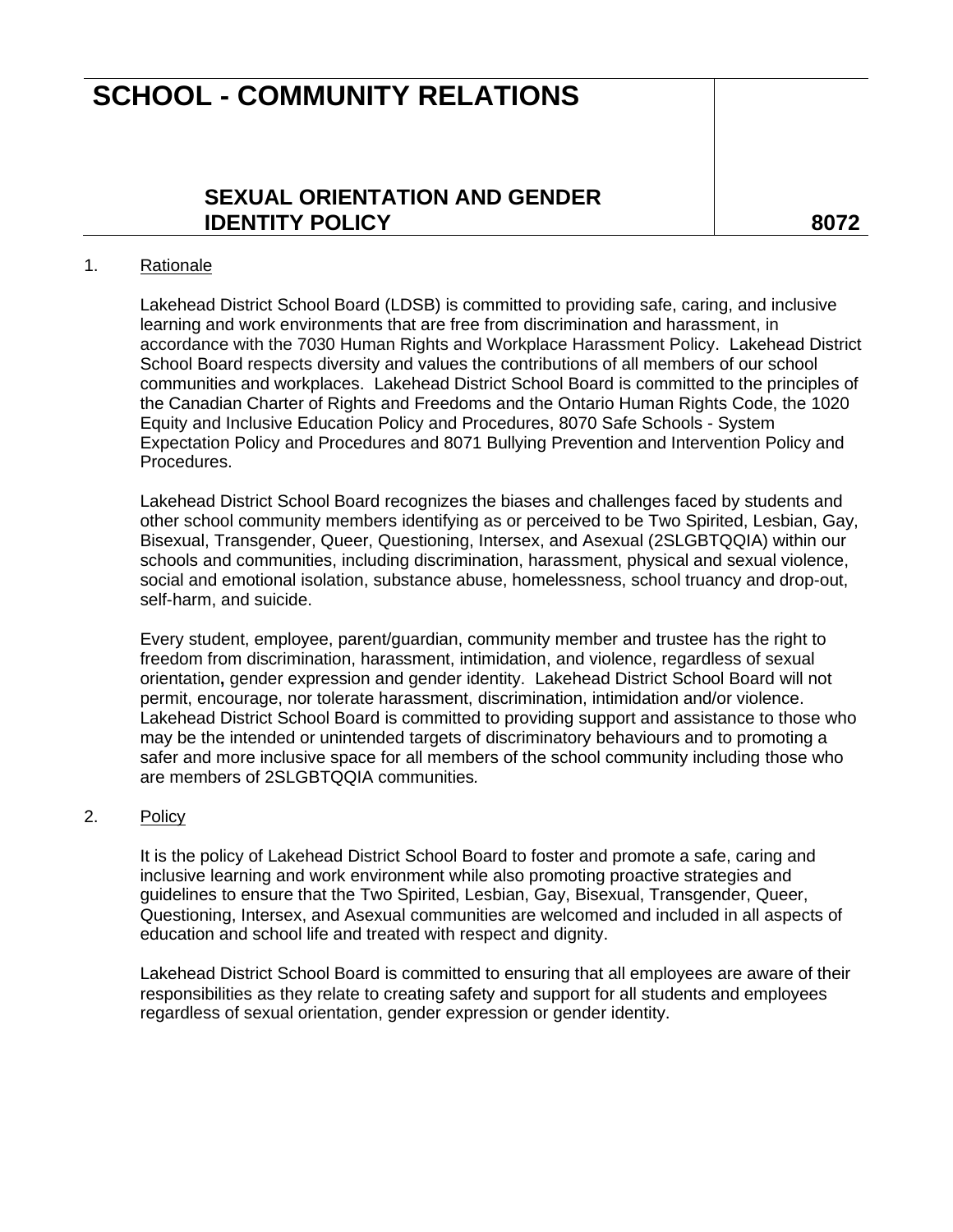## **SCHOOL - COMMUNITY RELATIONS**

### **SEXUAL ORIENTATION AND GENDER IDENTITY POLICY** 8072

#### 3. Areas of Focus

#### 3.1 Homophobia, Transphobia and Heterosexism

Lakehead District School Board is committed to providing an environment of respect for all people regardless of sexual orientation, gender expression, and gender identity, and will endeavour to raise awareness of issues related to human rights and equity throughout the Board's jurisdiction. Lakehead District School Board is committed to identifying and eliminating homophobic, transphobic and heterosexist discrimination and barriers.

#### 3.2 Confidentiality

Lakehead District School Board will make every effort to ensure confidentiality of anyone's sexual orientation and/or gender identity.

#### 3.3 Guidance and Counselling Services

Counselling services are available for students and will be sensitive, supportive, and free of bias, in order to respond effectively to the needs of all students. School staff will help to remove discriminatory barriers and provide positive strategies to enable students to realize their potential and meet their academic goals.

#### 3.4 Staff Development and Professional Learning

Lakehead District School Board employees will participate in staff development activities dealing with equity and inclusive education in order to acquire the knowledge, and skills, to identify and eliminate bullying, harassment and discrimination. Professional learning activities will be ongoing, evidence based, and will provide opportunities for staff and trustees to participate in training on topics such as gender-based violence**,** transphobia, and homophobia, and will provide information for students and parents/guardians to increase their knowledge and understanding of sexual orientation, gender expression and gender identity. Training will allow staff to provide age appropriate information to students at all levels.

#### 3.5 Leadership

Lakehead District School Board will provide leadership that is committed to identifying and removing sexual orientation, gender expression, and gender identity related, discriminatory behaviours and systemic barriers to learning, ensuring that all partners in education assume the responsibility for preparing students to live and to participate in a diverse society.